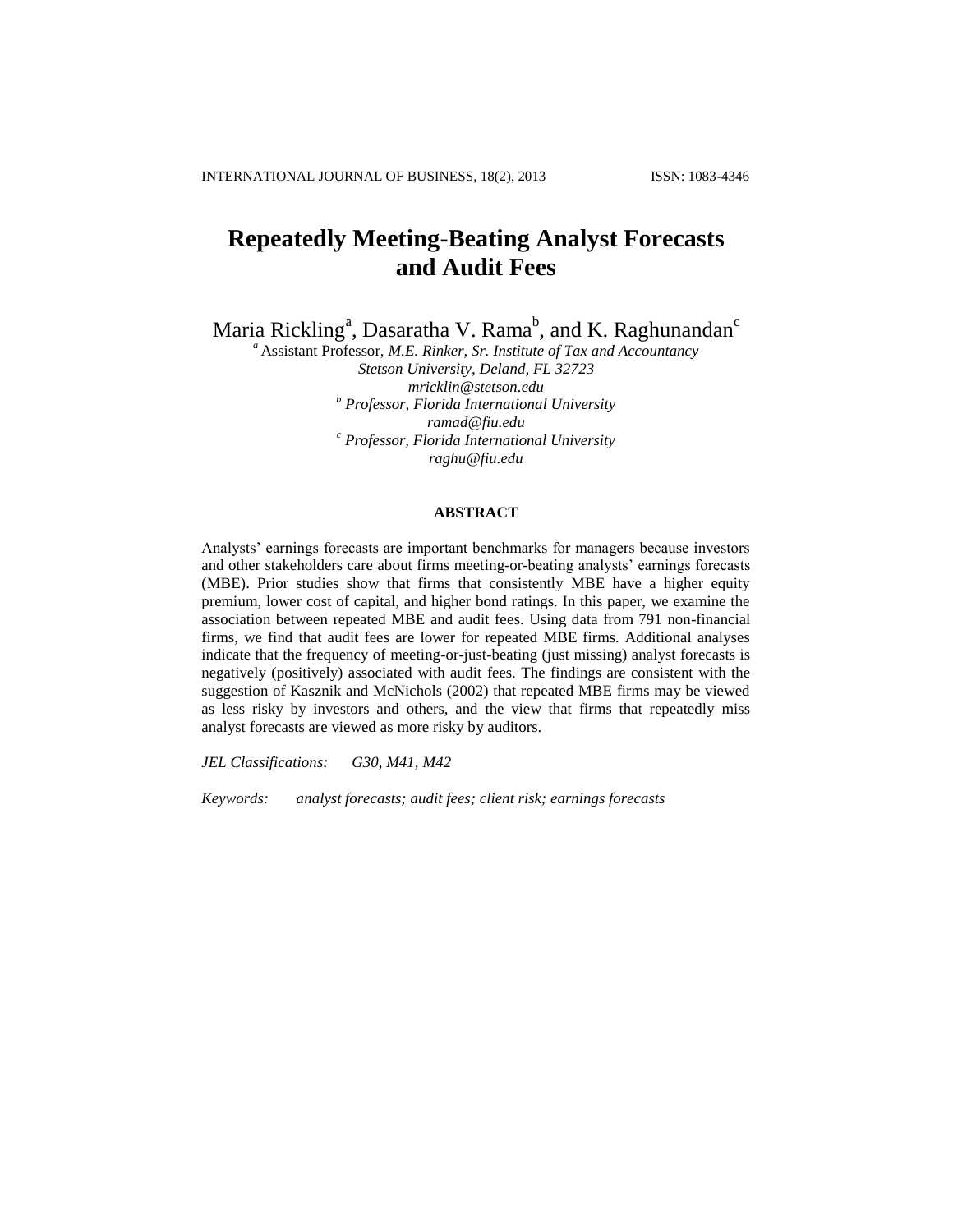# **I. INTRODUCTION**

In this paper we examine the association between repeatedly meeting-or-beating analysts' earnings forecasts (MBE) and audit fees. Motivation for this paper comes from the well-documented role of MBE in influencing managers' actions and the importance assigned to MBE by investors, and the associated risk for firms and their auditors when firms miss analysts' forecasts.

Analysts' forecasts serve as a proxy for the market's expectations and are one of three benchmarks that managers seek to meet (Degeorge et al., 1999).<sup>1</sup> Many prior studies have noted that companies have incentives to meet or beat analysts' forecasts of earnings per share (EPS) because investors and others care about such performance. For example, Bartov et al. (2002) and Brown and Caylor (2005) find that firms that consistently meet or beat analysts' forecasts tend to have a higher equity return premium. Jiang (2008) finds that firms beating earnings forecasts are more likely to receive an increase in bond ratings and a smaller initial bond yield spread. Further, prior research also finds that the rewards are higher for firms that consistently meet or beat forecasts; Kasznik and McNichols (2002) find that the market assigns higher values to firms that consistently meet or beat analysts' estimates while Duarte et al. (2008) and Brown et al. (2009) report lower cost of capital for firms that consistently meet or beat analysts' forecasts.

Given the strong incentives of managers to meet or beat analysts' forecasts, many prior studies use MBE as a proxy for earnings management (e.g., Bartov et al., 2002; Bauman and Shaw, 2006; Burgstahler and Eames, 2006), and the SEC considers repeatedly meeting-beating analysts' forecasts as a factor in its regulatory actions (Bryan-Low, 2002; SEC, 2009). If auditors view managers of firms that repeatedly MBE as being more aggressive and/or more frequently engaging in earnings management, and hence assign higher inherent risk to such firms, then audit fees should be higher for such firms (either due to increased work, or due to increased risk premium). Conversely, Kasznik and McNichols (2002, p. 730) note that investors perceive that "firms that *consistently meet expectations are less risky* than those that do not" (emphasis added). If auditors share such perceptions, then audit fees should be lower for firms that repeatedly MBE.

Negative earnings surprises lead to sharp declines in stock price and negative publicity for the firm (Brown et al., 1987; Matsumoto, 2002). Such declines in stock prices can, in turn, lead to shareholder lawsuits and auditors are often named as defendants in such lawsuits (Alexander, 1991; Tucker, 1991). Prior research suggests that litigation risk is positively related to audit fees (Simunic and Stein, 1996; Bell et al., 2001). Hence, firms with more occurrences of missing analysts' forecasts (i.e., fewer occurrences of MBE) may be viewed as opening themselves to litigation more often and hence viewed as more risky, which in turn can result in higher audit fees. However, if auditors view managers of firms that miss analysts' forecasts on multiple occasions as being not aggressive and hence assign lower inherent risk to such firms, then audit fees should be lower for such firms.

Thus, ultimately, the association between repeatedly meeting-beating analysts' forecasts and audit fees is an empirical issue. In this study, we examine if audit fees are higher or lower for firms that repeatedly meet or beat analysts' forecasts. We use data from 791 non-financial firms that have analyst forecast data for all 12 quarters during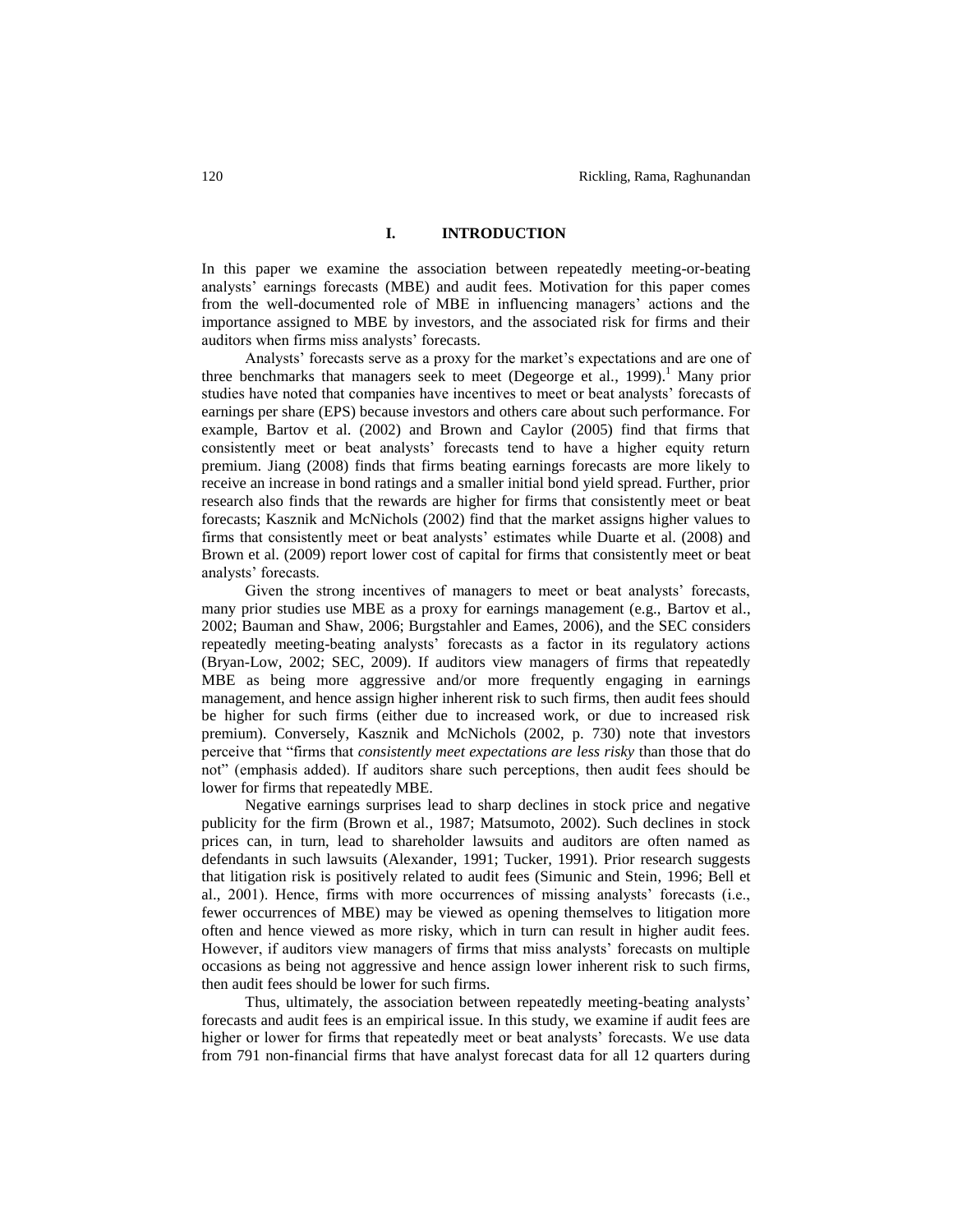the period from 2005 to 2007 and find that, after controlling for other factors usually included in audit fee models, audit fees are *lower* for firms that repeatedly meet or beat analysts' forecasts. This evidence indicates that auditors view firms that repeatedly meet or beat earnings forecasts as less risky, consistent with the suggestion in Kasznik and McNichols (2002). An alternative, but not mutually exclusive, inference from the evidence is that firms that miss analysts' forecasts on multiple occasions are viewed as more risky by auditors.

# **II. BACKGROUND**

### **A. Meeting or Beating Earnings Forecasts**

The significant economic consequences of MBE have led management to adopt earnings management practices to achieve such meet-beat goals (e.g., Bartov et al., 2002; Bauman and Shaw, 2006; Burgstahler and Eames, 2006). Graham et al. (2005) corroborate these economic implications through a survey of CFOs. They report that more than eighty percent of CFOs agree that meeting and beating earnings benchmarks helps "maintain or increase the stock price" and "build credibility with capital markets" (Graham et al., 2005, p. 5).

Such practices have led to the Securities and Exchange Commission (SEC) using patterns of MBE to identify possible cases of accounting irregularities (Bryan-Low, 2002). For instance, in August of 2009, General Electric (GE) agreed to pay a \$50 million penalty to settle charges stemming from a risk-based investigation made by the SEC alleging that GE consistently met or exceeded financial analysts' consensus EPS expectations (SEC, 2009), and that on at least four separate occasions GE's executives approved improper application of accounting standards so as to maintain the pattern of MBE.

### **B. Audit Fees and Client Risk**

The risk of auditor litigation increases as client-specific risk increases, and litigation risk is a fundamental consideration during the fee-setting process of an audit engagement (Clarkson and Simunic, 1994; Simunic and Stein, 1996). Such association between litigation risk and auditors' decisions, including client acceptance/resignation and audit fees, has been corroborated in several empirical studies (e.g., Simunic and Stein, 1996; Krishnan and Krishnan, 1997; Bell et al., 2001). The collective evidence from such studies implies that auditors attempt to mitigate litigation risk through increased work, or by incorporating a risk premium. The increase in audit effort in turn increases the audit fees charged to the client.

Under the audit risk model, the auditor's risk is a joint function of inherent risk, control risk, and detection risk. The former two are client specific factors, while detection risk is under the control of the auditor. Inherent risk is influenced by various characteristics of the client organization, such as management's attitude toward financial reporting and earnings management. The audit risk model suggests that, *ceteris paribus*, auditors can offset higher levels of inherent risk by decreasing detection risk. Auditors can reduce detection risk by increasing the quality and/or quantity of the audit services provided. Such an increase in audit effort results in an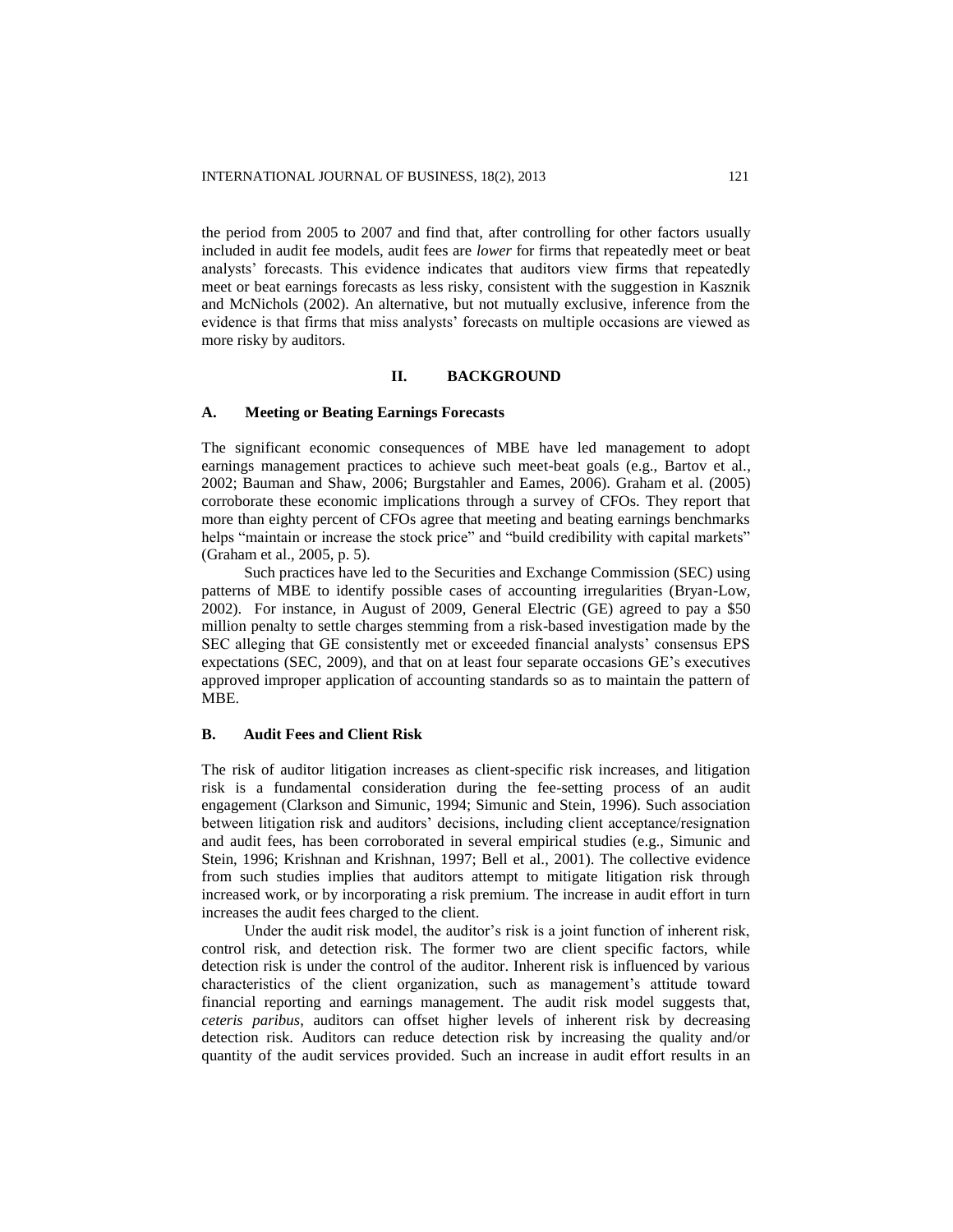increase in the fees charged for the audit services. Many studies, since Simunic (1980), have shown that audit fees are higher when client-related risk is higher (see Hay et al. [2006] for a detailed summary of such research).

# **III. DEVELOPMENT OF HYPOTHESIS**

Empirical evidence suggests that managers use earnings management practices to meet or beat analysts' forecasts due to the significant economic advantages of such meet-orbeat behavior (e.g., Bartov et al., 2002; Bauman and Shaw, 2006; Burgstahler and Eames, 2006). Further, the SEC uses a pattern of meeting or beating analysts' estimates to identify possible cases of accounting irregularities (Bryan-Low, 2002). Therefore, auditors may view managements of companies that consistently meet or beat analyst forecasts as more aggressive and, hence, view such clients as having higher inherent risk. This in turn should lead to lower detection risk resulting in higher audit fees.

However, Kasznik and McNichols (2002) find that abnormal annual returns are positively associated with firms at least meeting analysts' estimates, and that the market assigns a higher value to firms that meet estimates consistently. Kasznik and McNichols (2002, p. 730) note that the pattern of results suggest "...investors' perceptions that firms that *consistently meet expectations are less risky* than those that do not" (emphasis added).<sup>2</sup> If auditors also view firms that repeatedly MBE as less risky, then audit fees should be lower for such firms.

Similarly, given the association between missing analysts' forecasts and shareholder litigation and auditors' incentives to avoid being named as defendants in such lawsuits, firms that repeatedly miss analysts' forecasts may be viewed as more likely to be targets of litigation and, hence, more risky audit clients. This latter view suggests that audit fees should be higher for clients that repeatedly miss analysts' forecasts (i.e., audit fees should be lower for firms that repeatedly MBE). However, firms that repeatedly miss earnings forecasts may be viewed as less aggressive and hence viewed as having lower risk; this suggests that audit fees should be lower for such firms (or, audit fees should be higher for firms that repeatedly MBE).

Ultimately, the association between MBE and audit fees is an empirical issue; this analysis seeks to provide some relevant empirical evidence. Thus, our hypothesis is (in the null form):

*H0: Audit fees are not associated with the frequency of meeting or beating analyst earnings forecasts.*

### **IV. METHOD**

### **A. Model**

We use the following regression model:

LNAFEE =  $\beta_0 + \beta_1 * LNTA + \beta_2 * RECINV + \beta_3 * SQRTSEG + \beta_4 * FOROPS +$  $\beta_5 * LIQ + \beta_6 * LOSS + \beta_7 * ROA + \beta_8 * BM + \beta_9 * ICW + \beta_{10} * GC + \beta_{11} * BIG4 +$  $β<sub>12</sub>*AUDINIT + β<sub>13</sub>*NUM MB + β<sub>14-22</sub>* (Industry Dummy Variables) + ε$ 

where LNAFEE = natural logarithm of audit fees;  $LNTA$  = natural logarithm of total assets (\$000); RECINV = receivables plus inventory, scaled by total assets; SQRTSEG  $=$  square root of the number of business segments per Compustat; FOROPS  $= 1$  if the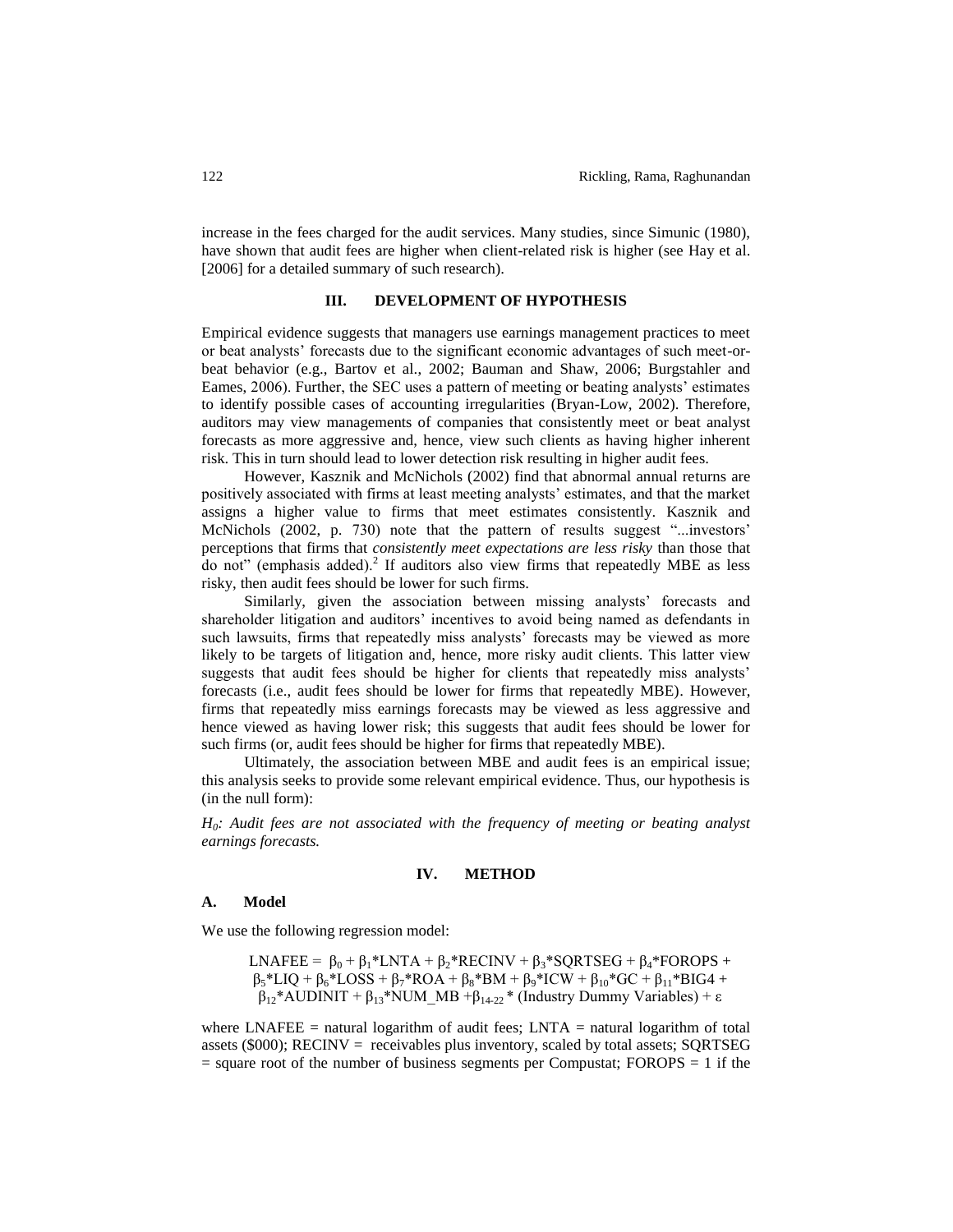firm has foreign operations, 0 otherwise;  $LIQ =$  ratio of current assets divided by current liabilities;  $LOSS = 1$  if the firm reports negative income for the year, 0 otherwise;  $ROA=$  return on assets, measured as net income, divided by  $TA$ ;  $BM =$  book to market ratio, as of the end of the fiscal year;  $ICW = 1$  if the firm discloses an internal control weakness, 0 otherwise;  $GC = 1$  if the firm receives a going concern opinion, 0 otherwise;  $BIG4 = 1$  if the firm's auditor is a Big 4 auditor, 0 otherwise; AUDINIT = 1 if it is the auditor's initial year on the engagement, 0 otherwise; NUM  $MB =$  number of quarters during 2005 through 2007 that the actual reported earnings meets or exceeds the analysts' forecasts.

Starting from Simunic (1980), standard audit fee models use various measures of client size, complexity, financial health, risk, auditor type and tenure. Our model accordingly controls for client size (LNTA), complexity (RECINV, SQRTSEG, and FOROPS), financial health (LIQ, LOSS, and ROA), risk (BM, ICW, and GC) and auditor type and tenure (BIG4 and AUDINIT). We also control for industry membership and use the ten industry groups as defined by Dr. French.<sup>3</sup> All balance sheet based variables are measured as of the end of the fiscal year.

Analysts make their earnings forecasts throughout the year, making revisions as they receive new earnings-relevant information concerning their target firms. Consequently, forecasts issued closer to the earnings announcement date are based on a more rich set of information and thus tend to be more accurate than the preceding forecasts, *ceteris paribus* (Sinha et al., 1997). This positive association between most recent forecasts and forecast accuracy has been well documented in prior research (Crichfield et al., 1978; O'Brien, 1988; Brown, 1991; Sinha et al., 1997). Hence, following prior research (Bartov et al., 2002; Burgstahler and Eames, 2006; Koh et al., 2008), we use the most recent forecast issued prior to the earnings announcement date as the analyst forecast measure, and calculate the forecast error for the sample of firms as actual earnings per share less forecasted earnings per share. NUM\_MB represents the number of quarters a firm's actual earnings meets-or- beats the analyst forecast for that quarter during the twelve quarters beginning January 2005 and ending December 2007.

### **B. Data**

We begin by obtaining the universe of non-financial U.S. firms in the I/B/E/S database, having a fiscal year end of December 31, and having analyst forecast data for the 12 quarters beginning January 1, 2005 and ending December 31, 2007. We impose the "non-financial" condition to be consistent with prior research related to audit fees that has excluded firms in the financial sector given their unique regulatory and financial statement characteristics. The December 31 fiscal year end condition is imposed because of the significant changes that occurred during the time period of our examination. We use the 2007 fiscal year because, as another part of our analysis, we examined the association between repeatedly meeting or beating analysts' forecasts and subsequent restatements (we examined restatements for a period spanning three years after the fiscal year end).

We obtain audit fee data from the Audit Analytics database and relevant financial data from the Compustat annual database. We remove observations with less than 12 quarters of forecasts (we relax this condition as part of our sensitivity tests), as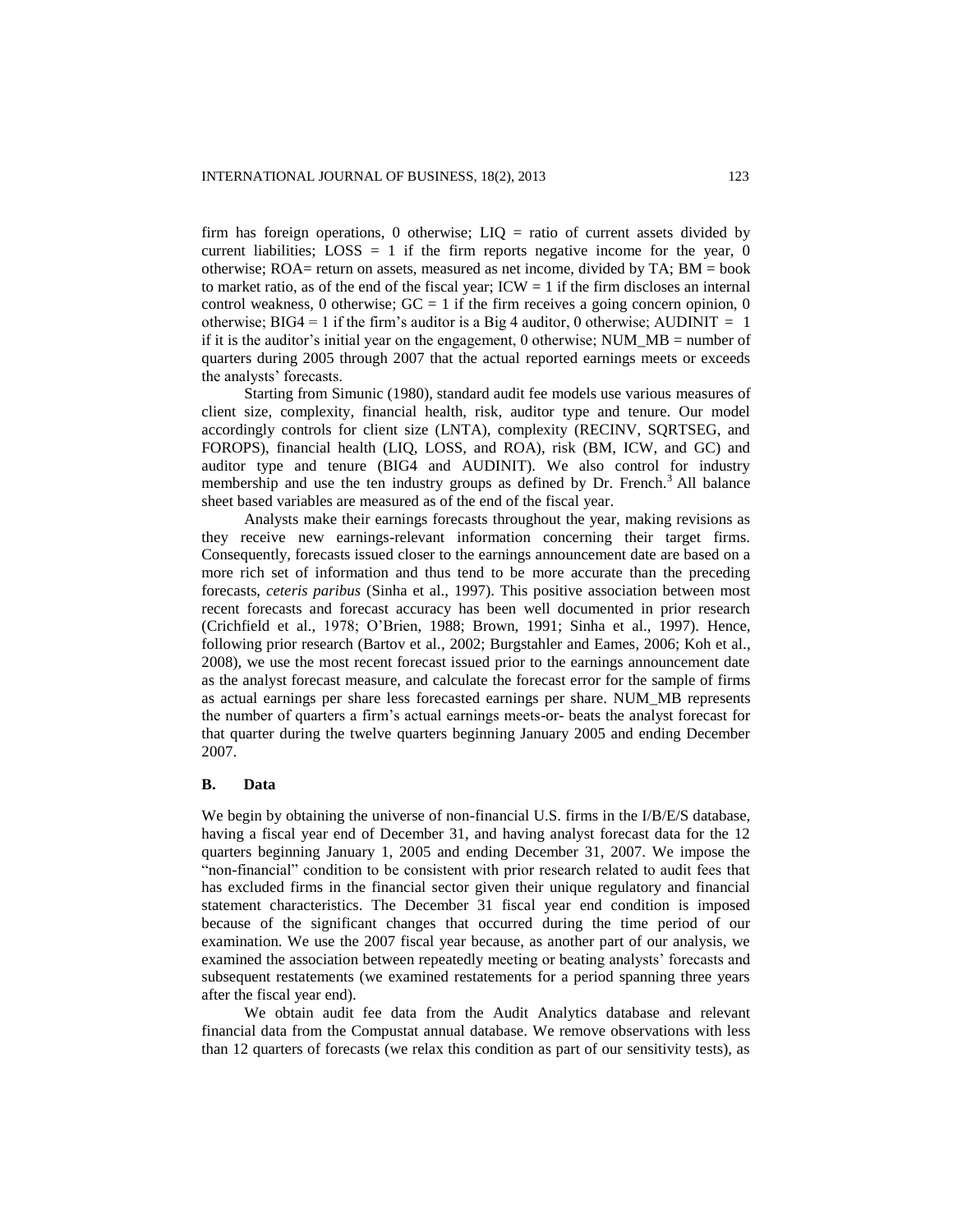well as observations with missing data for audit fees or any of the independent variables. This process yields 791 firms in the final sample.<sup>4</sup>

Table 1 provides empirical evidence about the number of quarters in which firms meet or beat analyst forecasts. As seen in Table 1, only one firm in the sample did not meet or beat analysts' forecasts for any of the 12 quarters examined; only 13 firms had three or fewer MBE quarters, while 73 firms had MBE in all 12 quarters. The mean (median) number of MBE quarters for the 791 firms in our sample is 8.61 (9.00).

| # of Quarters of Meet-or-Beat | # of Firms |
|-------------------------------|------------|
|                               |            |
|                               |            |
|                               |            |
|                               | 6          |
|                               | 19         |
|                               | 41         |
| h                             | 67         |
|                               | 94         |
|                               | 124        |
|                               | 136        |
| 10                            | 116        |
| 11                            | 108        |
| 12                            | 73         |
| Total:                        | 791        |

**Table 1** Frequency distribution of firms meeting or beating analysts' EPS forecasts

Note: The sample includes all non-financial U.S. firms in the I/B/E/S database having a fiscal year end of December 31, and having (a) analyst forecast data for the 12 quarters beginning January 1, 2005 and ending December 31, 2007 in I/B/E/S, (b) audit fee data in the Audit Analytics database and (c) relevant financial data in the Compustat annual database.

Table 2 displays descriptive data about the sample. The mean (median) total assets and audit fees for the companies in the sample are \$7,049 million (\$1,450 million) and \$3,205 million (\$1,560 million), respectively. On average, more than half of the sample firms have foreign operations. The mean (median) measure of liquidity, ratio of current assets to current liabilities, is 2.59 (1.82). On average, 20% of the sample firms reported negative earnings for 2007. The mean (median) book to market ratio for the sample firms is .44 (.38). Four percent of sample firms had an adverse internal control report, on average Big 4 firms audit 92% of the sample firms, and 3% have a new auditor during the year of analysis.

Analysis of (untabulated) Pearson correlations involving the explanatory variables indicates that LNTA has the highest correlation coefficients and is significantly correlated with LIQ, LOSS, ROA, and BIG4, with  $\rho = -0.35, -0.34, 0.32,$ and 0.32, respectively. Only six of the correlations exceed 0.3 (four of which are the aforementioned correlations pertaining to firm size), suggesting multicollinearity is not a problem. This is later confirmed by a review of the variance inflation factor (VIF) scores from the regressions, none of which are high enough to create a cause for concern of multicollinearity (the highest VIF score is 2.68, well below the usual cutoff of 10 for multicollinearity problems).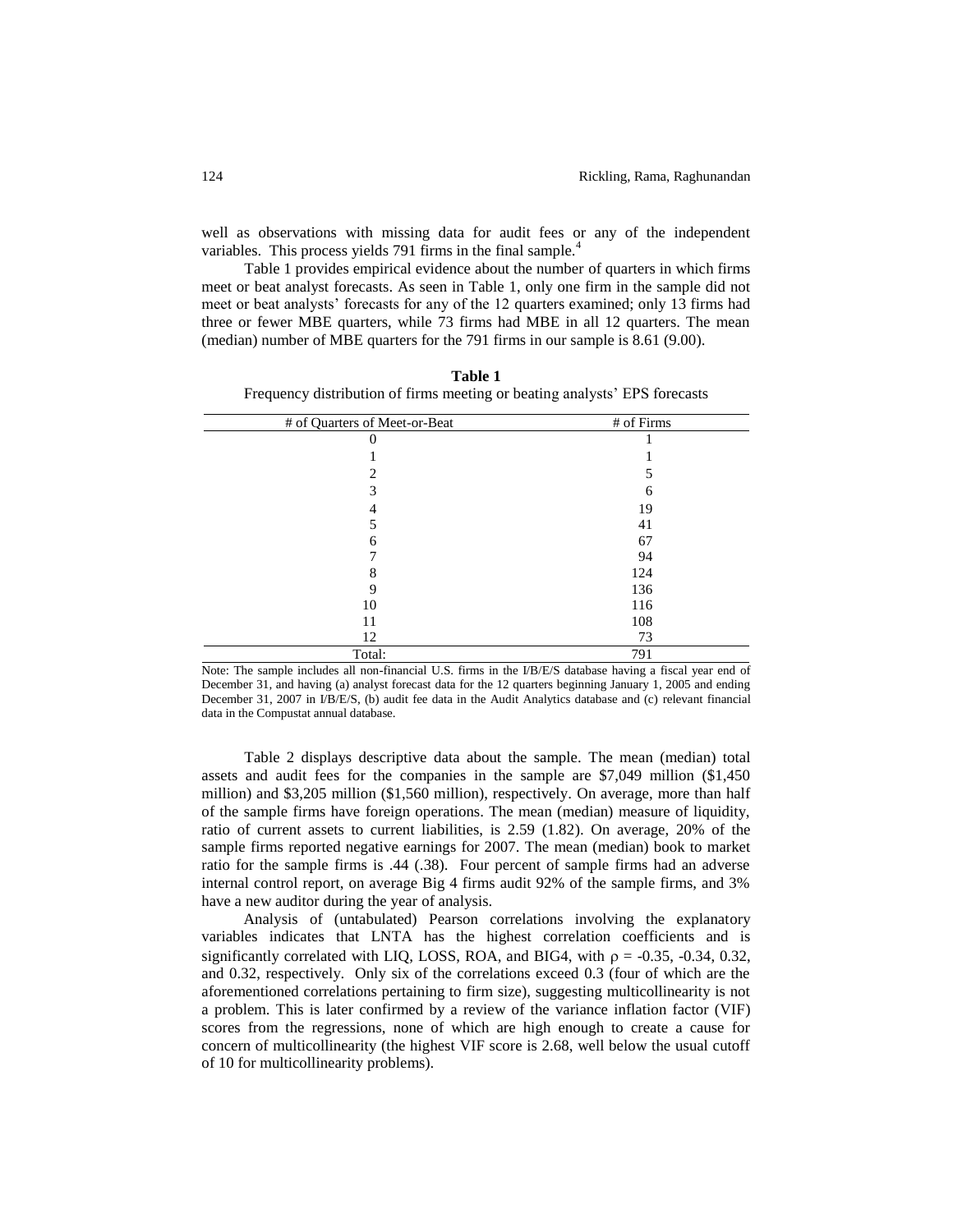| Variable                               | Mean  | Std. Dev. | 25 <sup>th</sup><br>percentile | Median | $75^{\text{th}}$<br>percentile |
|----------------------------------------|-------|-----------|--------------------------------|--------|--------------------------------|
| <b>Audit Fees</b><br>(in \$000s)       | 3,205 | 4,482     | 847                            | 1,560  | 3,394                          |
| <b>Total Assets</b><br>(in \$millions) | 7,049 | 20,535    | 437                            | 1,450  | 4,806                          |
| <b>LNAFEE</b>                          | 14.39 | 1.05      | 13.65                          | 14.26  | 15.04                          |
| <b>LNTA</b>                            | 7.32  | 1.75      | 6.08                           | 7.28   | 8.48                           |
| <b>RECINV</b>                          | 0.21  | 0.15      | 0.08                           | 0.19   | 0.30                           |
| <b>SQRTSEG</b>                         | 1.30  | 0.68      | 1.00                           | 1.00   | 1.73                           |
| <b>FOROPS</b>                          | 0.64  | 0.48      | 0.00                           | 1.00   | 1.00                           |
| LIQ                                    | 2.59  | 2.88      | 1.24                           | 1.82   | 2.92                           |
| LOSS                                   | 0.20  | 0.40      | 0.00                           | 0.00   | 0.00                           |
| <b>ROA</b>                             | 0.02  | 0.17      | 0.02                           | 0.05   | 0.09                           |
| <b>BM</b>                              | 0.44  | 0.37      | 0.23                           | 0.38   | 0.59                           |
| <b>ICW</b>                             | 0.04  | 0.20      | 0.00                           | 0.00   | 0.00                           |
| GC                                     | 0.00  | 0.04      | 0.00                           | 0.00   | 0.00                           |
| BIG4                                   | 0.92  | 0.28      | 1.00                           | 1.00   | 1.00                           |
| <b>AUDINIT</b>                         | 0.03  | 0.18      | 0.00                           | 0.00   | 0.00                           |
| <b>NUM MB</b>                          | 8.61  | 2.23      | 7.00                           | 9.00   | 10.00                          |

**Table 2** Descriptive statistics  $(n = 791)$ 

Note: The variables are defined as follows: LNAFEE = natural logarithm of audit fees; LNTA = natural logarithm of total assets (\$000); RECINV= receivables plus inventory, scaled by total assets; SORTSEG= square root of the number of business segments per Compustat; FOROPS = 1 if the firm has foreign operations, 0 otherwise; LIQ = ratio of current assets divided by current liabilities; LOSS= 1 if the firm reports negative income for the year, 0 otherwise; ROA= return on assets, measured as net income, divided by TA; BM = book to market ratio, as of the end of the fiscal year; ICW = 1 if the firm discloses an internal control weakness, 0 otherwise;  $GC = 1$  if the firm receives a going concern opinion, 0 otherwise;  $BIG4 = 1$  if the firm's auditor is a Big 4 auditor, 0 otherwise; AUDINIT  $= 1$  if it is the auditor's initial year on the engagement, 0 otherwise; NUM\_MB = number of quarters during 2005 through 2007 that the actual reported earnings meets or exceeds the analysts' forecasts.

# **IV. EMPIRICAL RESULTS**

Table 3 presents the regression results. The overall regression is significant ( $F =$ 148.487,  $p < 0.001$ ) with an adjusted  $R^2$  of 0.804, in line with the reported  $R^2$  of regression models utilized in extant audit fee studies. In general, the control variables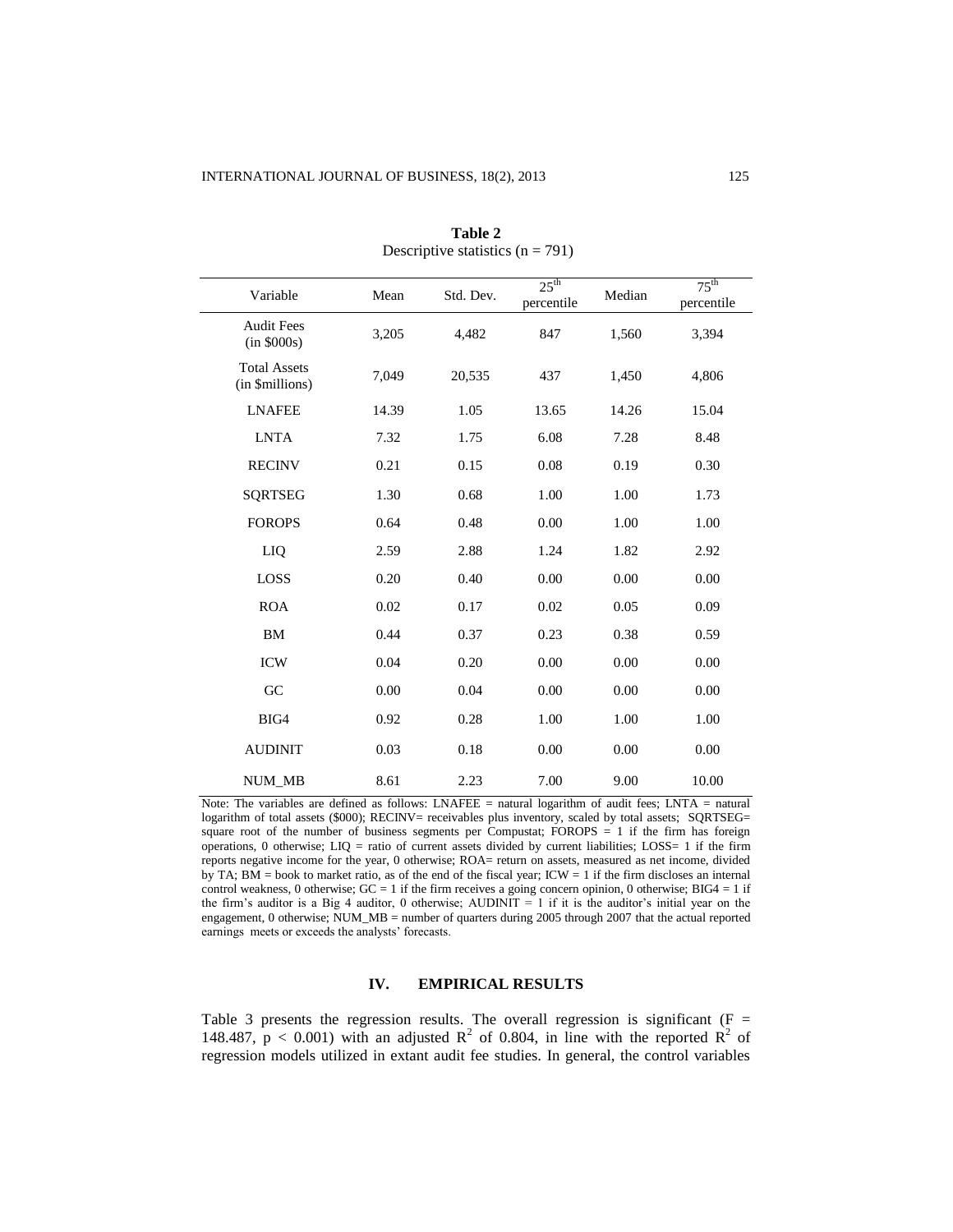have the expected signs and are significant; the only exceptions are that SQRTSEG, LOSS and GC are not statistically significant at conventional levels. The coefficient of NUM\_MB is -0.020, significant at  $p = .018$ . The magnitude of the coefficient indicates that as a firm moves from the 25<sup>th</sup> percentile to the  $75<sup>th</sup>$  percentile in terms of MBE (i.e., as MBE increases from 7 to 10), the audit fee decreases by about 5.8 percent.

# **Table 3** Regression results

| Model: LNAFEE = $\beta_0$ + $\beta_1$ *LNTA + $\beta_2$ *RECINV + $\beta_3$ *SQRTSEG + $\beta_4$ *FOROPS +              |
|-------------------------------------------------------------------------------------------------------------------------|
| $\beta_5 * LIQ + \beta_6 * LOSS + \beta_7 * ROA + \beta_8 * BM + \beta_9 * ICW + \beta_{10} * GC + \beta_{11} * BIG4 +$ |
| $\beta_{12}$ *AUDINIT + $\beta_{13}$ *NUM_MB + $\beta_{14\cdot 22}$ * (Industry Dummy Variables) + $\varepsilon$        |

| Variable                  | Predicted sign           | Coefficient        | p-value             |
|---------------------------|--------------------------|--------------------|---------------------|
| Intercept                 |                          | 10.096             | 0.000               |
| <b>LNTA</b>               | $^{+}$                   | 0.524              | 0.000               |
| <b>RECINV</b>             | $^{+}$                   | 0.971              | 0.000               |
| <b>SQRTSEG</b>            | $^{+}$                   | 0.027              | 0.280               |
| <b>FOROPS</b>             | $^{+}$                   | 0.266              | 0.000               |
| LIQ                       |                          | $-0.022$           | 0.001               |
| LOSS                      | $^{+}$                   | 0.053              | 0.377               |
| <b>ROA</b>                | -                        | $-0.340$           | 0.034               |
| BM                        |                          | $-0.106$           | 0.027               |
| <b>ICW</b>                | $^{+}$                   | 0.321              | 0.000               |
| ${\rm GC}$                | $^{+}$                   | 0.107              | 0.845               |
| BIG4                      | $^{+}$                   | 0.148              | 0.023               |
| <b>AUDINIT</b>            | $\overline{\cdot}$       | $-0.271$           | 0.004               |
| NUM_MB                    | $\overline{\mathcal{L}}$ | $-0.020$           | 0.018               |
| <b>Industry Variables</b> |                          | Yes                |                     |
| $n = 791$                 | Adj. $R^2 = 0.804$       | $F-stat = 148.487$ | $\mathrm{P} < .001$ |

Note: The variables are defined as in Table 2. p-values are one-tailed, except for AUDINIT and NUM\_MB.

# **A. Further Analyses**

Since the focus of our analysis is on the association between firms repeatedly meeting or beating earnings forecasts and audit fees, we employ an alternative specification of

l,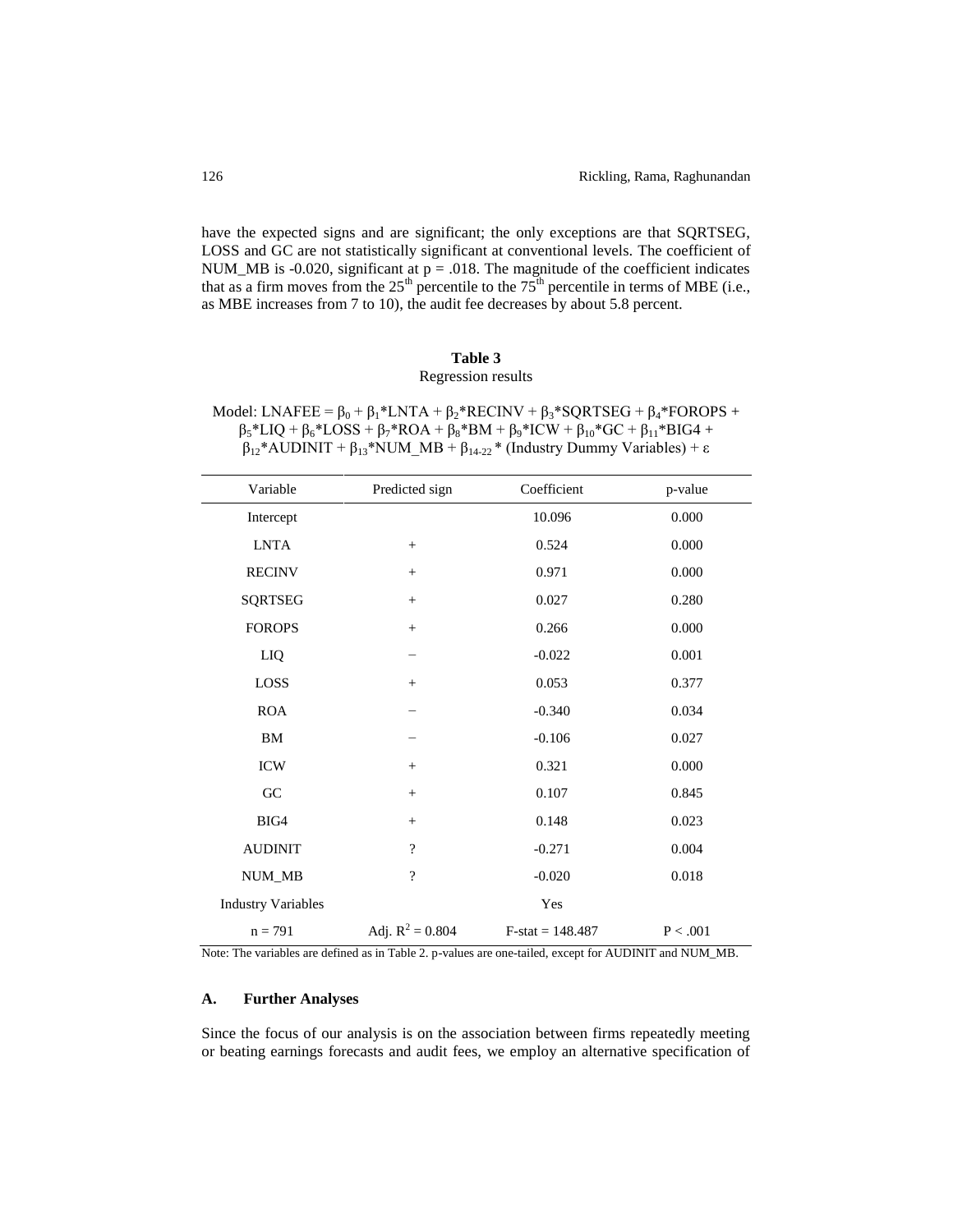the fee model. We create an indicator variable MBED that takes the value of 1 if the number of quarters that the firm has MBE equals or exceeds a threshold value, and 0 otherwise; we use various cutoffs for the threshold, starting from 6 to 11. In each instance, the coefficient of MBED is negative and significant, indicating that audit fees are lower for firms that repeatedly MBE.

Next, we delete sample firms that are audited by non-Big 4 auditors, and thus restrict the sample to clients of Big 4 firms. The results with this subsample are qualitatively similar to those presented in Table 3, and show that Big 4 auditors charge less to firms that more frequently meet or beat analysts' earnings forecasts.

# **B. Additional Tests**

### **1. Expanded sample**

We first relax the condition that analyst forecast data should be available for all 12 quarters starting from the first quarter of 2005 to the last quarter of 2007. This increases the sample size to 1,588 firms with all required data to estimate the fee model for the year ending December 31, 2007. With this expanded sample, we obtain substantively similar results. The coefficient of NUM MB is negative and significant in the fee regression indicating that audit fees are lower for firms that repeatedly meet or beat analysts' forecasts.

### **2. Meeting-or-just-beating forecasts**

Next, we use an alternative specification for the independent variable of interest. If a firm repeatedly meets or just barely beats analysts' forecasts that is arguably more persuasive evidence related to the importance of earnings benchmarks. Hence, we replace the NUM\_MB with an alternative variable, NUM\_JMB that takes the value of 1 if a firm meets or barely beats the analysts' forecast of earnings; specifically, we use a threshold of one cent. Hence, NUM\_JMB increases by one for each quarter that the firm either meets or just beats the analyst forecast of EPS by one cent or less; if the firm beats the forecast by more than one cent (or, misses the forecast by any amount) then the value of NUM\_JMB does not increase. In this alternative specification, 1,212 of the 1,588 firms (76 percent) either meet or just beat analyst forecasts at least once during the 12 quarters. $5$  The mean (median) number of quarters that a sample firm exactly met or exceeded analyst forecasts by no more than one cent is 2.15 (2).

We then replace NUM\_MB by NUM\_JMB in the fee regression model. The coefficient of NUM\_JMB is negative and significant in the model indicating that there is a significant negative association between audit fees and the number of quarters a firm meets or just beats analyst forecasts by one cent.

Next, we calculate another variable, NUM\_JMISS that increases by one for each quarter that a firm just misses (by one cent or less) analysts' forecasts. The mean value of NUM\_JMISS for the sample of 1,588 firms is 0.64. We include NUM\_JMISS in the model (along with NUM\_JMB) and find that the coefficient of NUM\_JMISS is positive and significant ( $p < .10$ ) indicating that there is a positive association between audit fees and the number of quarters a firm just misses such forecasts by no more than one cent.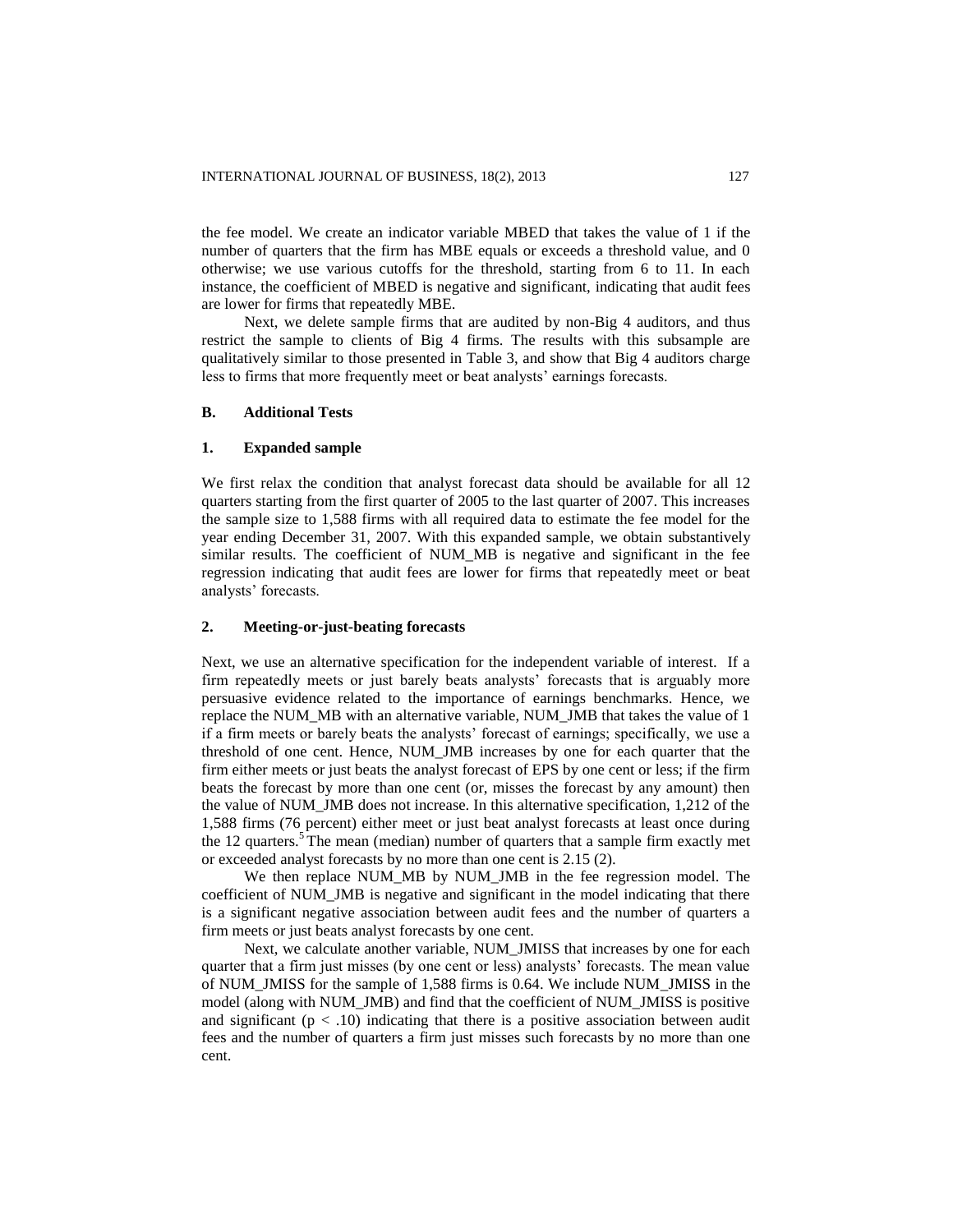We then repeat the above analysis using (a) two-cents and (b) five cents, instead of one cent, as the threshold. We obtain substantively similar results as discussed above: the results indicate that (a) there is a significant negative (positive) association between audit fees and the number of quarters a firm meets or just beats (misses) analyst forecasts by the specified threshold of two or five cents.

### **V. SUMMARY AND CONCLUSIONS**

Analysts' earnings forecasts serve as important benchmarks for managers. Prior research shows that investors and others care about firms meeting-or- beating analysts' earnings forecasts (MBE) and that firms that consistently MBE tend to have a higher equity premium, lower cost of equity and higher bond ratings. Given such strong incentives, many prior studies use MBE as a proxy for earnings management and the SEC considers repeated MBE as a factor in its regulatory actions (Bryan-Low, 2002; SEC, 2009). However, there is little research about how such MBE behavior affects auditors' decisions.

If auditors view firms that repeatedly MBE as having higher inherent risk, then audit fees should be higher for such firms. Conversely, if auditors perceive, as Kasznik and McNichols (2002) suggest investors do, that firms that consistently MBE are less risky than those that do not do so, then audit fees should be lower for firms that repeatedly MBE. Alternatively, since negative earnings surprises lead to sharp declines in stock price which in turn lead to shareholder lawsuits, firms with more occurrences of missing analysts' forecasts (i.e., fewer occurrences of MBE) may be viewed as more risky, which in turn can result in higher audit fees. However, if auditors view managers of firms that repeatedly fail to MBE as being not aggressive and hence less risky, then audit fees should be lower for such firms.

In this study, we examine the association between repeated MBE and audit fees. Using data from 791 non-financial firms, we find that audit fees are *lower* for firms that repeatedly meet or beat analysts' forecasts. Additional analyses indicate that the frequency of meeting or just beating (just missing) analyst forecasts is negatively (positively) associated with audit fees. These results suggest auditors view firms that frequently MBE (miss) analyst forecasts as being less (more) risky engagements. The findings are consistent with both the suggestion of Kasznik and McNichols (2002) that repeated MBE firms may be viewed as less risky by investors and others, and the view that firms that miss analysts' forecasts on multiple occasions are viewed as more risky by auditors.

The results suggest some interesting avenues for future research. For example, to what extent does repeated MBE behavior affect other audit judgments, including those related to client acceptance or retention, audit planning and evidence collection, and audit opinions? Does the margin of MBE (meeting-or-just-beating or beating by a large margin) make any difference in such judgments?

### **ENDNOTES**

1. The other two benchmarks are reporting (a) a small profit rather than a small loss, and (b) a small increase in EPS rather than a small decrease in EPS. The importance of earnings thresholds is also recognized by regulators (e.g., SEC,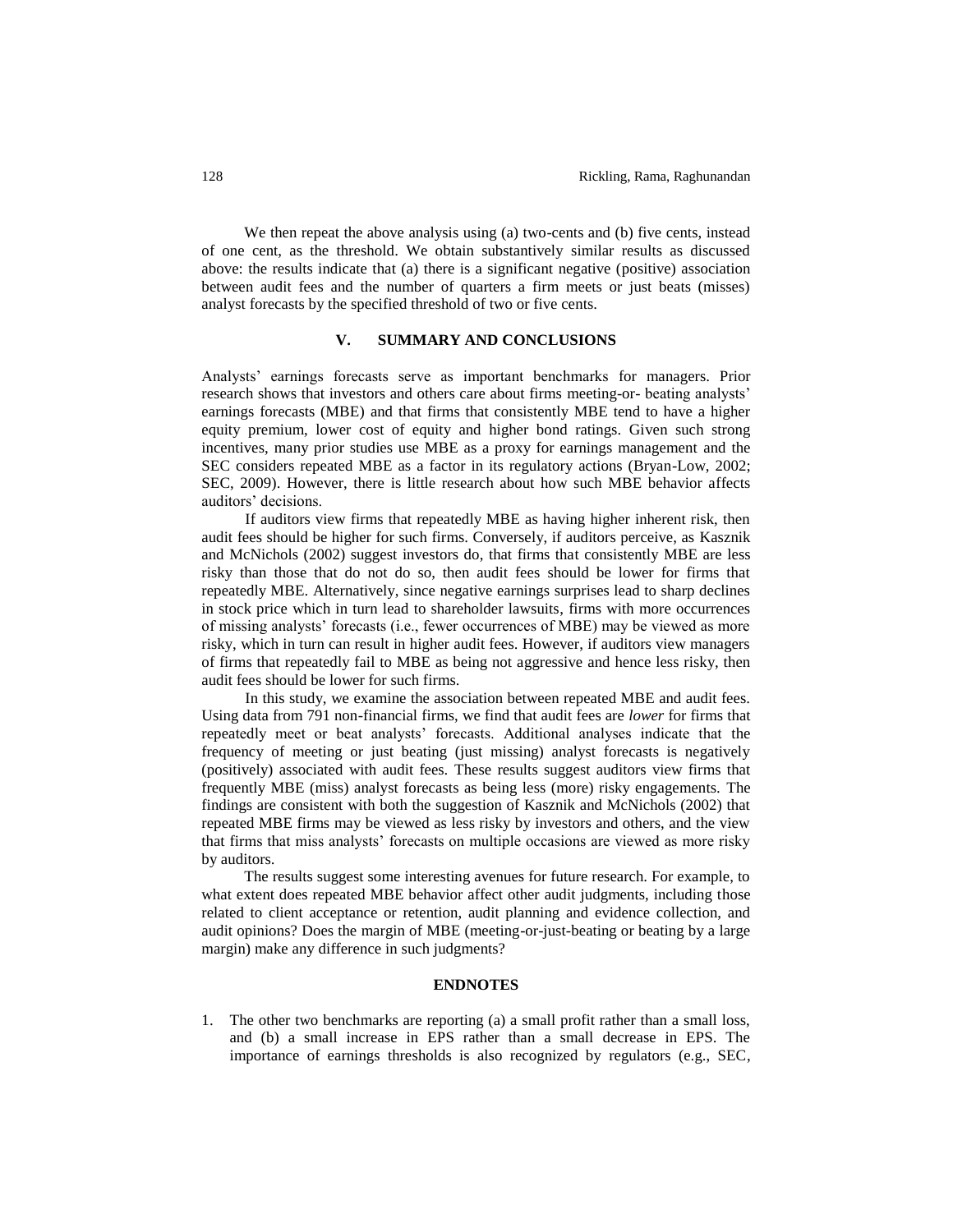1999). Our focus on analysts' forecasts is consistent with the findings from prior studies. For example, Dechow et al. (2003, p. 357) state that "meeting analysts' consensus forecasts is becoming the more important hurdle" while Brown and Caylor (2005, p. 424) state that the analyst forecast threshold "is the most important threshold in every year, 1996–2002."

- 2. Chevis et al. (2007) find that MBE firms are more highly valued in the market than "non-meet" firms and that this valuation premium is positively associated with the firm's "meet" horizon.
- 3. The classifications are available at http://mba.tuck.dartmouth.edu/pages/faculty/ ken.french/data\_library.html.
- 4. Firms in the manufacturing sector constitute nearly half (49.9%) of the sample; this is followed by firms in the services sector (19.1%), and the transportation sector  $(14.8\%)$ .
- 5. By way of contrast, only 695 firms (44%) just missed analyst forecasts by one cent or less at least once during the same period.

### **REFERENCES**

- Alexander, J.C., 1991, "Do the Merits Matter? A Study of Settlements in Class Actions," *Stanford Law Review,* 43, 497-598.
- Bartov, E., D. Givoly, and C. Hayn, 2002, "The Rewards to Meeting or Beating Earnings Expectations," *Journal of Accounting & Economics,* 33(2), 173-204.
- Bauman, M., and K. Shaw, 2006, "Stock Option Compensation and the Likelihood of Meeting Analysts' Quarterly Earnings Targets," *Review of Quantitative Finance and Accounting*, 26, 301-19.
- Bell, T.B., W.R. Landsman, and D.A. Shackelford, 2001, "Auditors' Perceived Business Risk and Audit Fees: Analysis and Evidence," *Journal of Accounting Research*, 15(1), 4-24.
- Brown, L.D., 1991, "Forecast Selection When All Forecasts Are Not Equally Recent," *International Journal of Forecasting*, 7(3), 349-56.
- Brown, L.D., and M.L. Caylor, 2005, "A Temporal Analysis of Quarterly Earnings Thresholds: Propensities and Valuation Consequences," *The Accounting Review*, 80(2), 423-440.
- Brown, L.D., G.D. Richardson, and S.J. Schwager, 1987, "An Information Interpretation of Financial Analyst Superiority in Forecasting Earnings," *Journal of Accounting Research*, 25(1), 49-67.
- Brown, S., S.A. Hillegeist, and K. Lo, 2009, "The Effect of Earnings Surprises on Information Asymmetry," *Journal of Accounting & Economics*, 47(3), 208-225.
- Bryan-Low, C., 2002, "Meeting Expectations Used to Draw Favor, Now It Invites Scrutiny," *The Wall Street Journal*, Aug 5, C1.
- Burgstahler, D., and M. Eames, 2006, "Management of Earnings and Analysts' Forecasts to Achieve Zero and Small Earnings Surprises," *Journal of Business Finance & Accounting*, 33(5-6), 633-652.
- Chevis, G., S. Das, and K. Sivaramakrishnan, 2007, "Does It Pay to Consistently Meet Analysts' Earnings Expectations?" Working paper, Baylor University.
- Clarkson, P. M., and D. A. Simunic, 1994, "The Association between Audit Quality, Retained Ownership, and Firm-Specific Risk in U.S. vs. Canadian IPO Markets,"